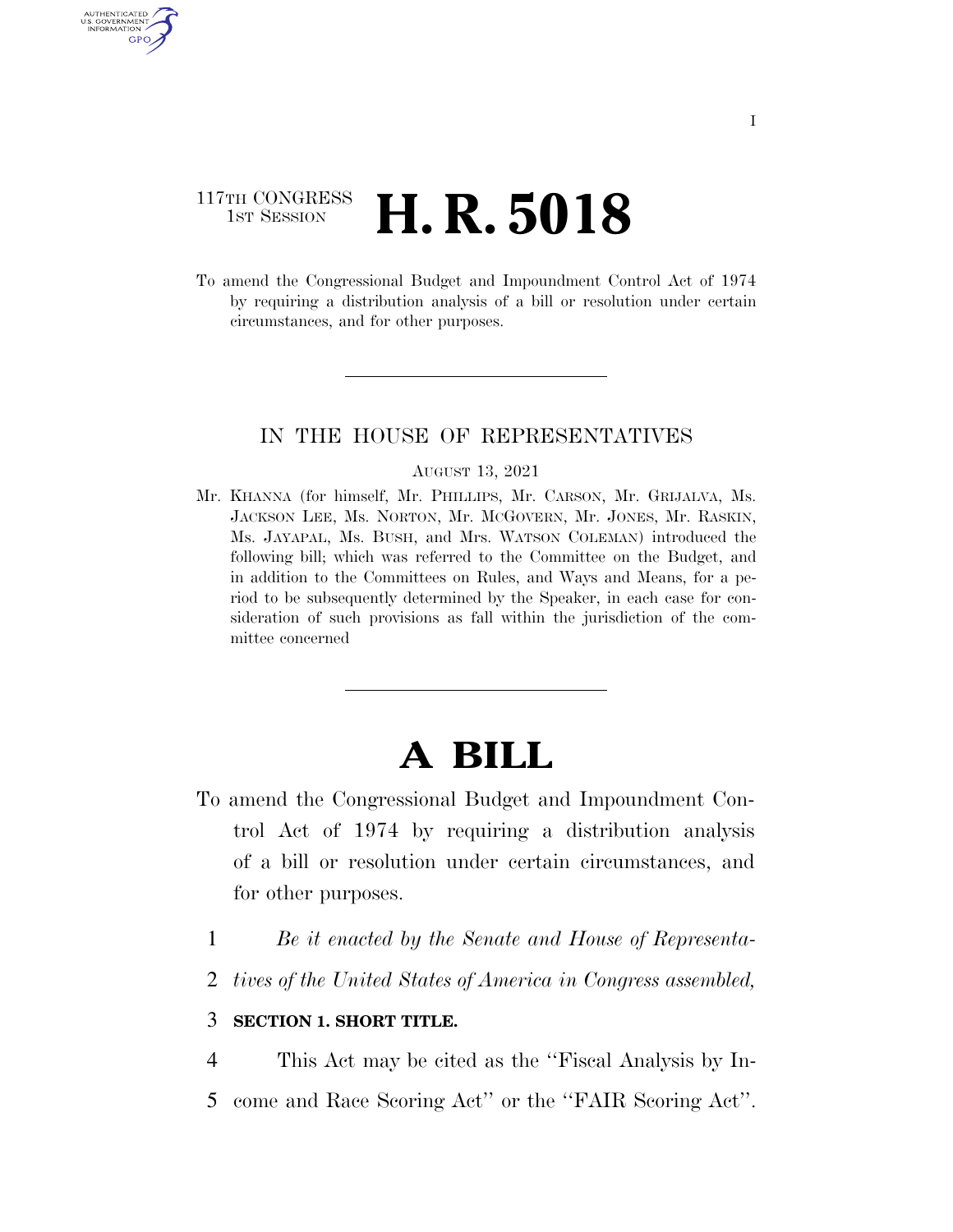### **SEC. 2. FINDINGS.**

Congress finds the following:

 (1) Wealth inequality is steadily rising in the United States. As the disparities between the richest Americans and the poorest Americans widen, White Americans have grown disproportionately wealthier, while the median wealth of Black Americans has stagnated.

 (2) In 1968, and with the amounts adjusted for inflation, the median middle-class Black household had \$6,674 in wealth, while the median middle-class White household had \$70,786 in wealth. In 2016, the typical middle-class Black household had \$13,024 in wealth compared to \$149,703 for the median White household.

 (3) As of 2019, the typical White family has eight times the wealth of the typical Black family and five times the wealth of the typical Hispanic family.

 (4) As of 2019, White families have the highest level of both median wealth: \$188,200. Black fami- lies' median and mean wealth is less than 15 percent that of White families, at \$24,100. Hispanic fami-lies' median and mean wealth is \$36,100.

•**HR 5018 IH** (5) As of 2019, families who are Asian, Amer-ican Indian, Alaska Native, Native Hawaiian, or Pa-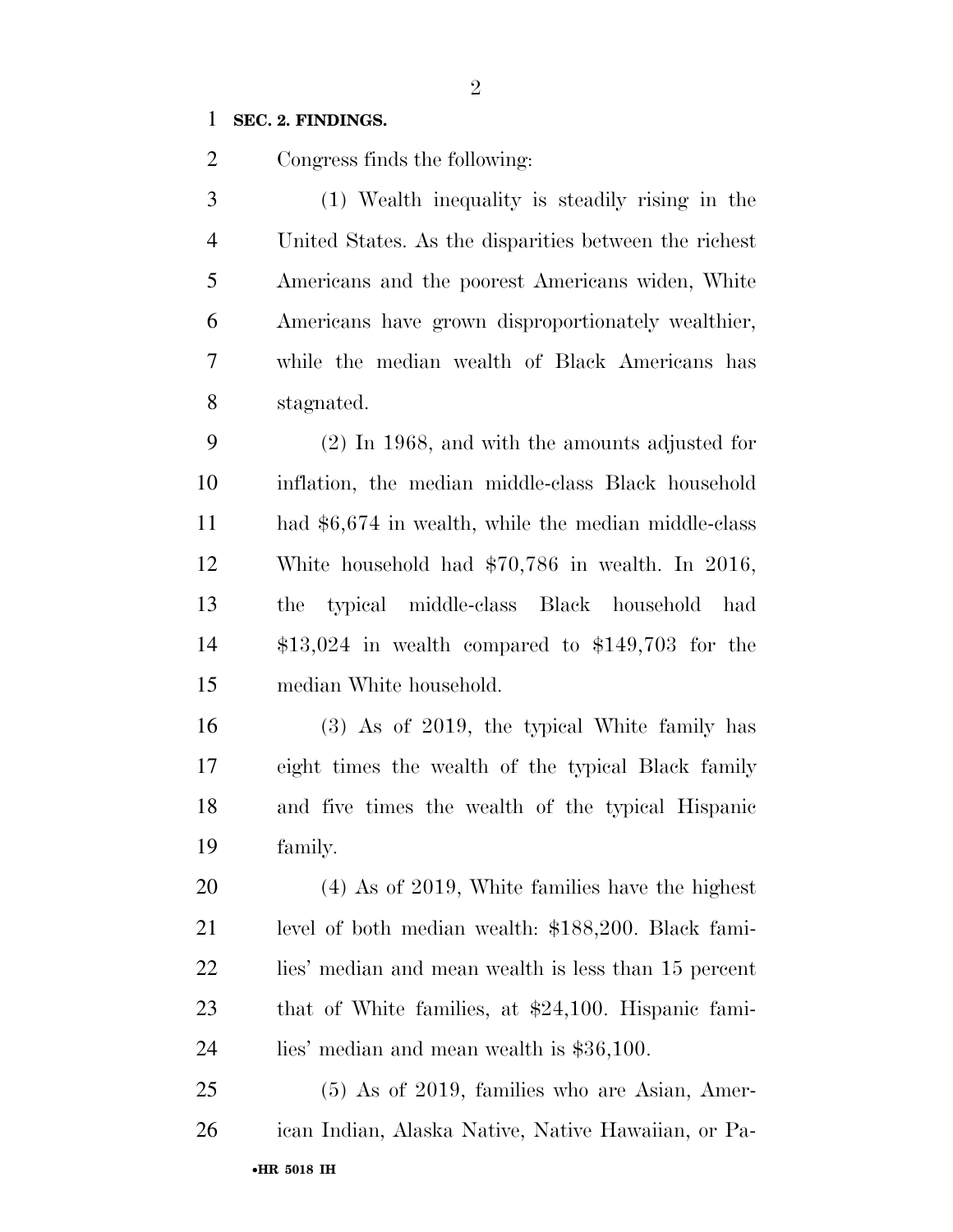| $\mathbf{1}$   | cific Islander have lower wealth than White families, |
|----------------|-------------------------------------------------------|
| $\overline{2}$ | but higher wealth than Black and Hispanic families.   |
| 3              | (6) The family income gap between Black and           |
| $\overline{4}$ | White Americans today remains at almost exactly       |
| 5              | the level it was in the 1960s.                        |
| 6              | $(7)$ In 2016, the median annual income for           |
| 7              | Asian American adults was \$51,288, compared with     |
| 8              | $$47,958$ for White Americans, $$31,082$ for African  |
| 9              | Americans, and \$30,400 for Hispanic Americans.       |
| 10             | $(8)$ As of the last quarter of 2019, the median      |
| 11             | White worker made 28 percent more than the typical    |
| 12             | Black worker and more than 35 percent more than       |
| 13             | the median Latinx worker.                             |
| 14             | $(9)$ On average, women are paid 82 cents for         |
| 15             | every dollar paid to men. For every dollar paid to    |
| 16             | White men, Black women are paid 63 cents, Native      |
| 17             | American women are paid 60 cents, and Latinas are     |
| 18             | paid 55 cents.                                        |
| 19             | (10) Asian American and Pacific Islander              |
| 20             | (AAPI) women make 85 cents for every dollar paid      |
| 21             | to White men, and different groups within America's   |
| 22             | AAPI community have unique experiences with eco-      |
| 23             | nomic discrimination. For example, between 2015       |
| 24             | and 2019, Hmong women earned 60 cents for every       |
| 25             | dollar paid to White men.                             |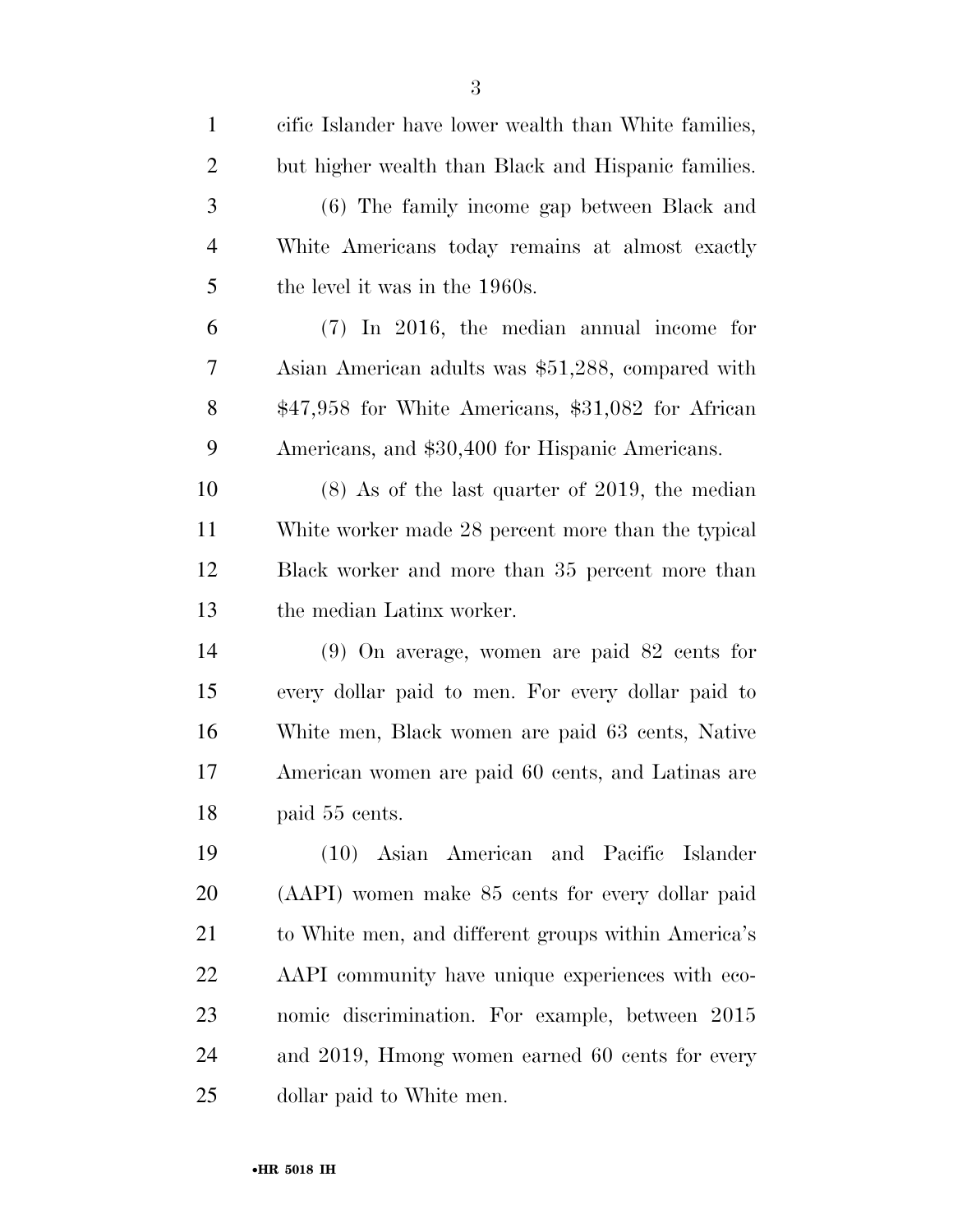(11) Disparities in wealth between genders are even more stark. As of 2013, the average wealth for working single women was \$3,210, whereas the sin- gle working man had a median wealth of \$10,150. Single Black women had a median wealth of \$200, and single Hispanic women had a median wealth of \$100: less than a penny for every dollar of wealth owned by single White non-Hispanic men.

 (12) The COVID–19 pandemic has exacerbated existing inequalities in America. Many longstanding economic conditions, such as lower levels of income and wealth and higher levels of housing and food in- security, leave individuals of color, particularly women of color and Black women, with less cushion, making them more vulnerable during the COVID–19 economic crisis.

 (13) Informed and well-designed policies are needed to curb the growing inequality between Americans of different races and income levels. In order to meet this need, Congress needs access to standardized, reliable information about the socio-economic consequences of the legislation it enacts.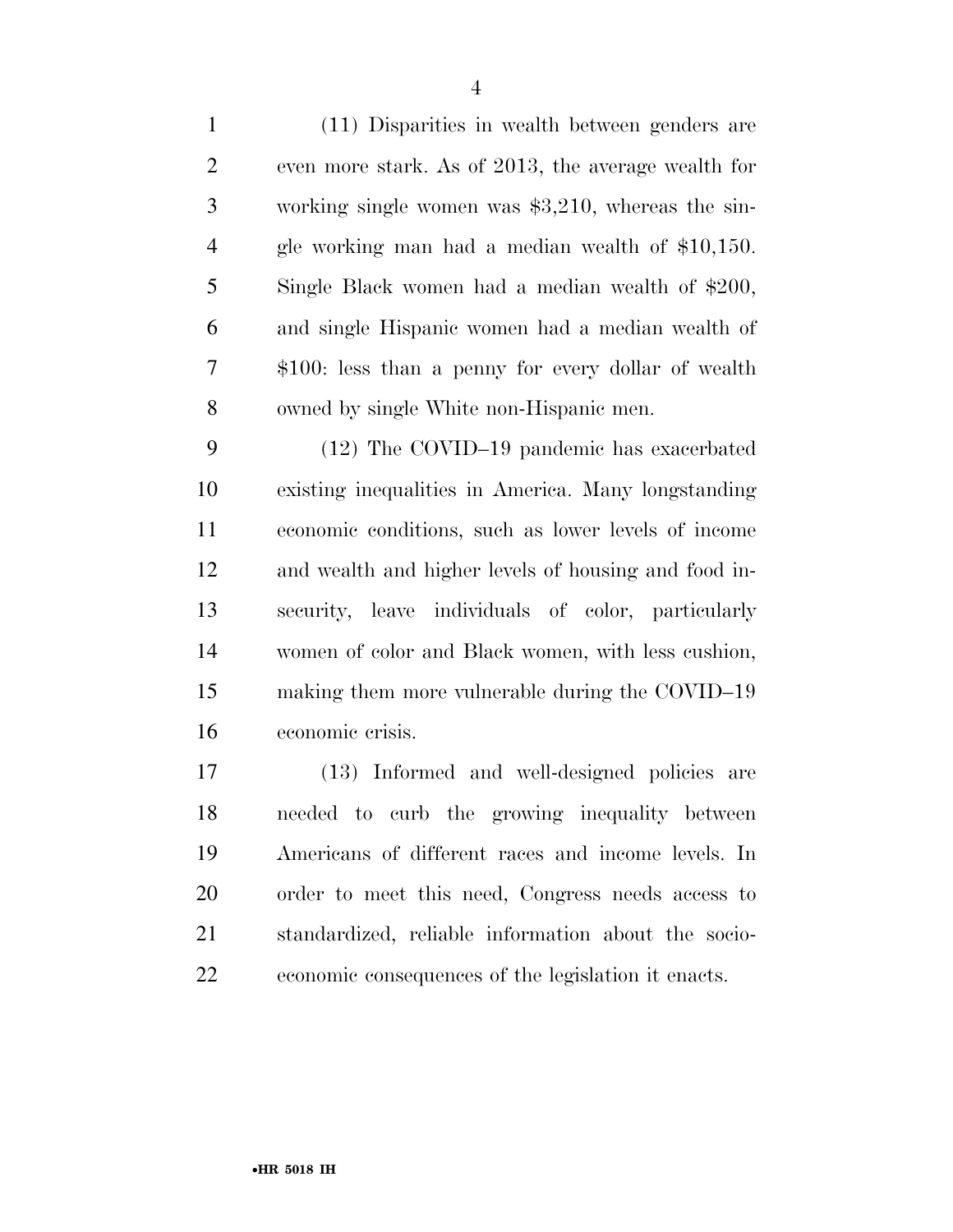| 1              | SEC. 3. DISTRIBUTION ANALYSIS BY INCOME AND RACE.     |
|----------------|-------------------------------------------------------|
| $\overline{2}$ | (a) CBO ESTIMATES.—Section 402 of the Congres-        |
| 3              | sional Budget and Impoundment Control Act of 1974 (2) |
| $\overline{4}$ | U.S.C. $653$ ) is amended—                            |
| 5              | $(1)$ in paragraph $(2)$ , by striking "and" at the   |
| 6              | end;                                                  |
| 7              | $(2)$ in paragraph $(3)$ , by striking the period at  |
| 8              | the end and inserting "; and";                        |
| 9              | $(3)$ by adding after paragraph $(3)$ the following:  |
| 10             | $(4)$ for a bill or joint resolution that has a       |
| 11             | gross budgetary effect of at least 0.1 percent of the |
| 12             | gross domestic product of the United States in any    |
| 13             | fiscal year within the budget window—                 |
| 14             | $\lq\lq$ a distribution analysis by income            |
| 15             | showing the transfers that would result in dol-       |
| 16             | lars and as a percent change in after-tax-and-        |
| 17             | transfer income for as many years in the budg-        |
| 18             | et as is necessary to illustrate the anticipated      |
| 19             | effects; and                                          |
| 20             | $\lq\lq (B)$ a distribution analysis by race show-    |
| 21             | ing the transfers that would result in dollars        |
| 22             | and as a percent change in after-tax-and-trans-       |
| 23             | fer income for as many years in the budget as         |
| 24             | is necessary to illustrate the anticipated ef-        |
| 25             | fects."; and                                          |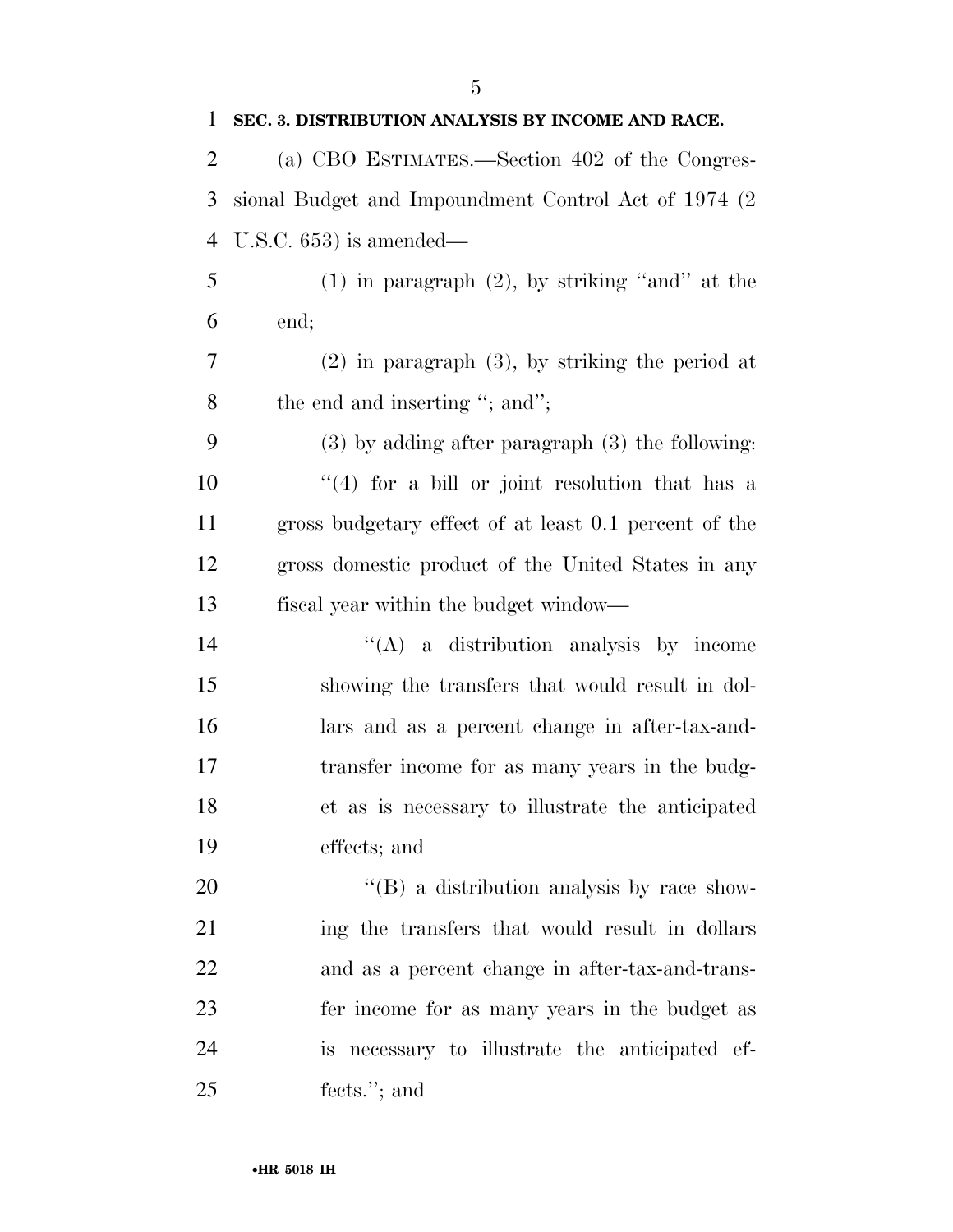(4) in the text following paragraph (4) (as added by paragraph (3) of this subsection) by strik- ing ''and description'' and inserting ''description, and analyses''.

 (b) JCT ESTIMATES.—Section 201(f) of the Con- gressional Budget and Impoundment Control Act of 1974 (2 U.S.C. 601(f)) is amended to read as follows:

8 "(f) REVENUE LEGISLATION.—For the purposes of revenue legislation which is income, estate and gift, excise, and payroll taxes (i.e., Social Security), considered or en- acted in any session of Congress, the Congressional Budg- et Office shall use exclusively during that session of Con- gress revenue estimates and distribution analyses provided to it by the Joint Committee on Taxation. During that session of Congress such revenue estimates and distribu- tion analyses shall be transmitted by the Congressional Budget Office to any committee of the House of Rep- resentatives or the Senate requesting such estimates, and shall be used by such Committees in determining such es- timates. The Budget Committees of the Senate and House shall determine all estimates with respect to scoring points of order and with respect to the execution of the purposes of this Act.''.